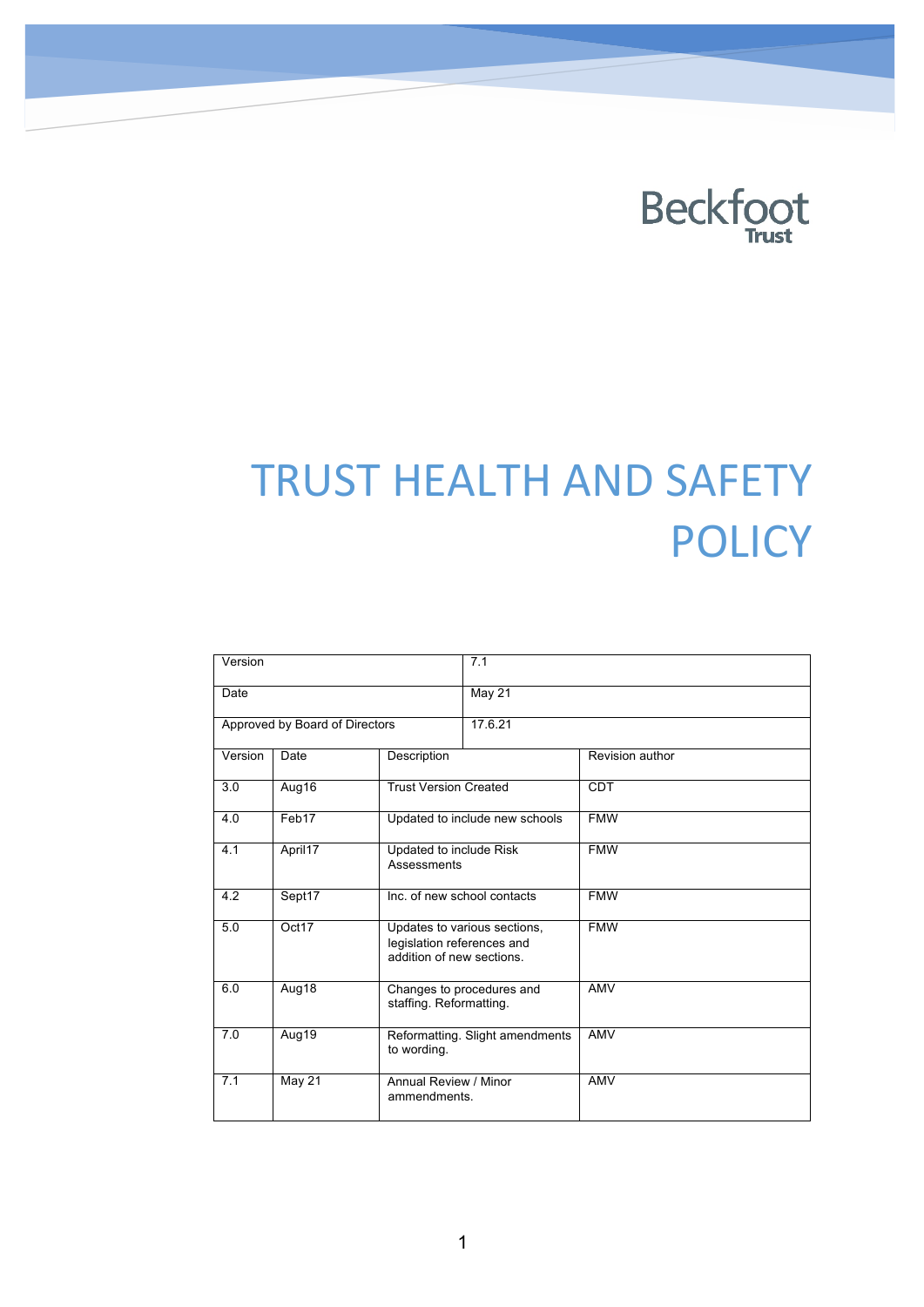### Contents

| 1.0                        |  |  |  |  |  |
|----------------------------|--|--|--|--|--|
| 2.0                        |  |  |  |  |  |
| 2.1<br>2.2<br>2.3          |  |  |  |  |  |
| 3.0                        |  |  |  |  |  |
| 3.1                        |  |  |  |  |  |
| 3.2                        |  |  |  |  |  |
| 3.4                        |  |  |  |  |  |
| 3.5                        |  |  |  |  |  |
| 3.6                        |  |  |  |  |  |
| 3.7                        |  |  |  |  |  |
| 3.8                        |  |  |  |  |  |
| 3.9                        |  |  |  |  |  |
| 3.10                       |  |  |  |  |  |
|                            |  |  |  |  |  |
| 3.11                       |  |  |  |  |  |
| 3.12                       |  |  |  |  |  |
| 3.12.2<br>3.12.3<br>3.12.4 |  |  |  |  |  |
| 3.13                       |  |  |  |  |  |
| 3.14                       |  |  |  |  |  |
| 3.15                       |  |  |  |  |  |
| 3.16                       |  |  |  |  |  |
| 3.17                       |  |  |  |  |  |
| 3.18                       |  |  |  |  |  |
| 3.19                       |  |  |  |  |  |
| 3.20.1<br>3.20.2           |  |  |  |  |  |
| 3.21                       |  |  |  |  |  |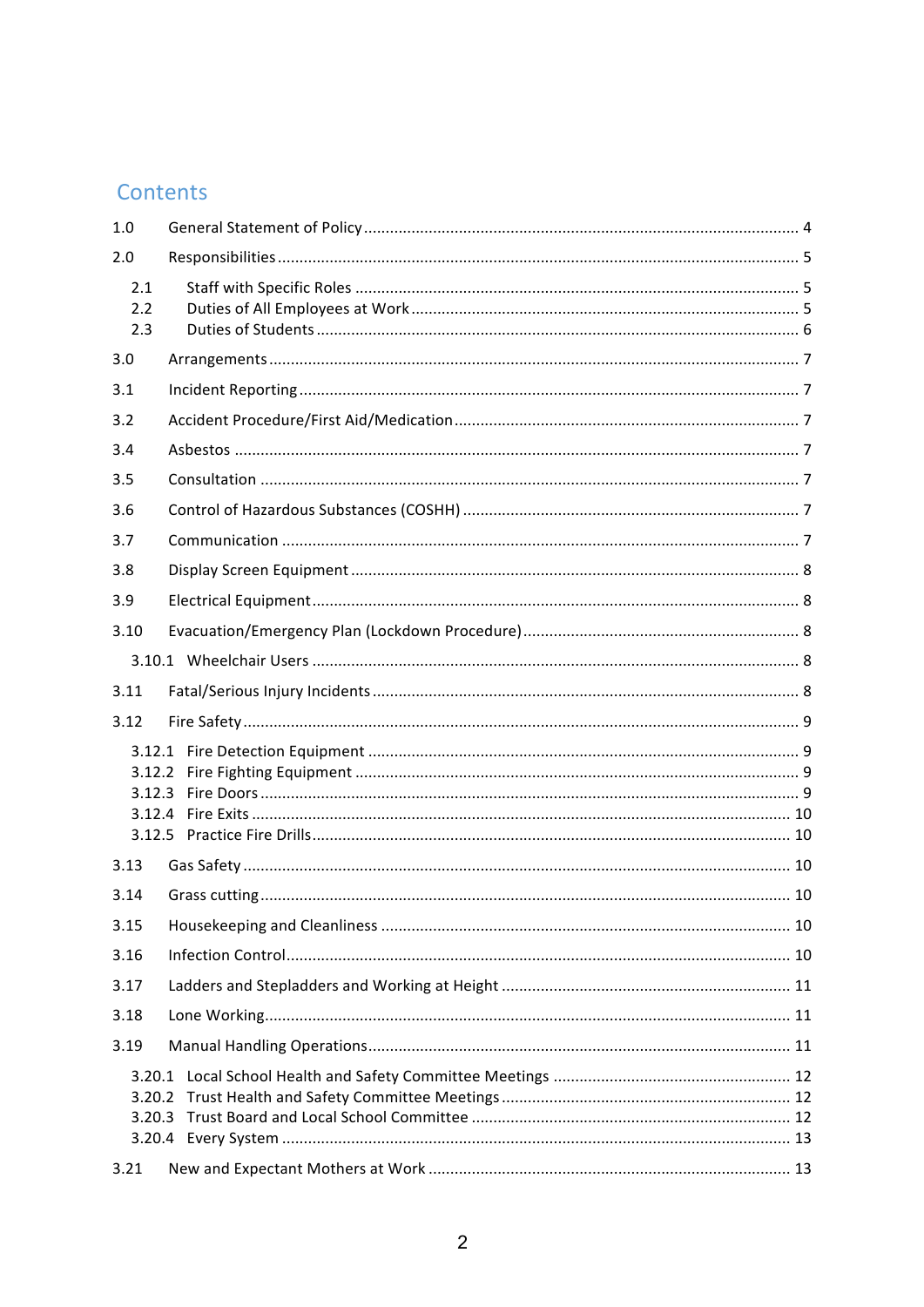| 3.22                       |  |  |  |
|----------------------------|--|--|--|
| 3.23                       |  |  |  |
| 3.24                       |  |  |  |
| 3.25                       |  |  |  |
| 3.26                       |  |  |  |
| 3.27                       |  |  |  |
| 3.28                       |  |  |  |
| 3.28.2                     |  |  |  |
| 3.29                       |  |  |  |
| 3.30                       |  |  |  |
| 3.31                       |  |  |  |
| 3.32                       |  |  |  |
| 3.33                       |  |  |  |
| 3.34                       |  |  |  |
| 3.34.2<br>3.34.3<br>3.34.4 |  |  |  |
| 3.35                       |  |  |  |
| 3.36                       |  |  |  |
| 3.37                       |  |  |  |
| 3.38                       |  |  |  |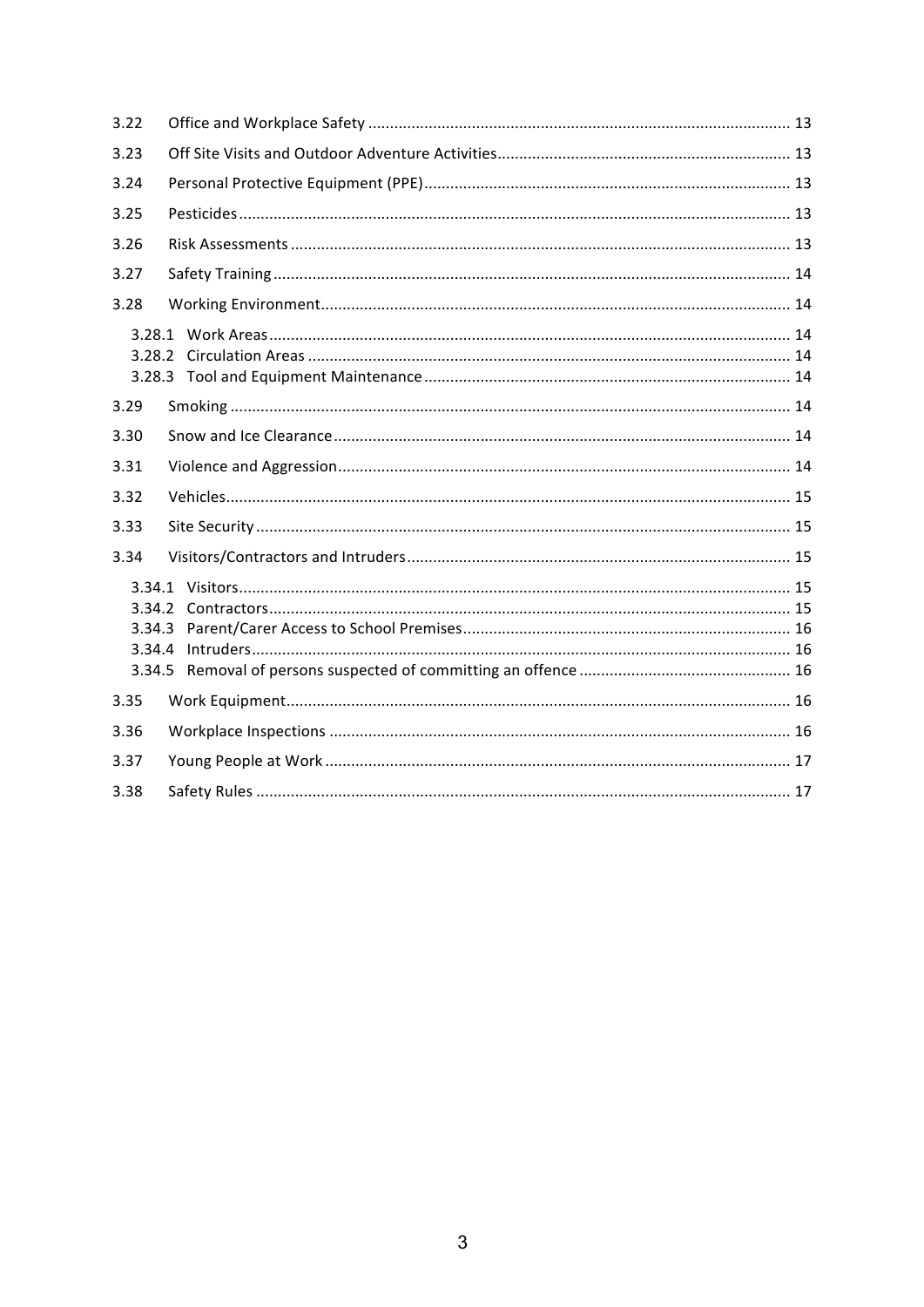### 1.0 General Statement of Policy

It is the policy of Beckfoot Trust to comply with the Health and Safety at Work etc. Act 1974 and associated regulations and codes of practice. We will provide and maintain a healthy and safe working environment for staff, students and visitors. The Schools' health and safety objective is to minimise the number of instances of occupational accidents and illnesses and ultimately to achieve an accident-free school environment.

Trust Schools recognise and accept their duty to protect the health and safety of all staff, students and visitors to the school, including contractors and temporary workers, as well as any members of the public who might be affected by its operations.

Beckfoot Trust will take all reasonable steps to ensure the health and safety of its employees. It is also recognised that health and safety at work is the responsibility of each individual associated with the school

Beckfoot Trust will provide every employee with the training necessary to carry out his or her tasks safely. However, if an employee is unsure how to perform a certain task or feels it would be dangerous to perform a specific job then it is the employee's duty to report this to their head of department or to the Head teacher. An effective health and safety programme requires continuous communication between staff at all levels. It is therefore every employee's responsibility to report immediately any situation that could jeopardise the well-being of themselves or any other person.

All injuries, however small, sustained by a person at work must be reported. Accident records are crucial to the effective monitoring and revision of the Policy and must be accurate and comprehensive.

Beckfoot Trust's health and safety policy will be continually monitored and updated particularly when changes in the scale and nature of our operations occur. The policy will be updated at least every 3 years.

The specific arrangements for the implementation of the policy and the personnel responsible are detailed below.

Signed David Horn. Title Chief Executive Officer Organisation Beckfoot Trust Date /6/2021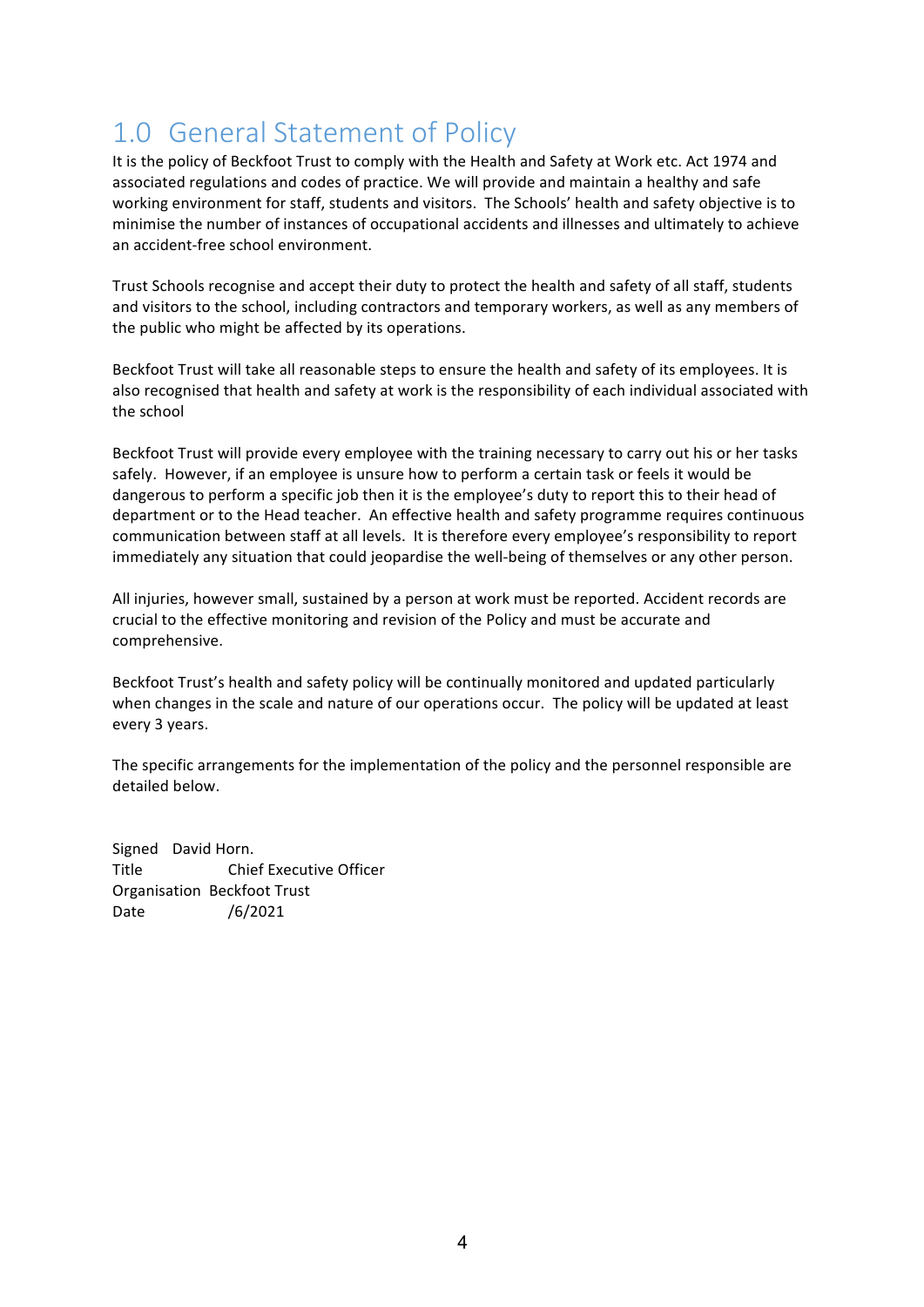### 2.0 Responsibilities

#### **2.1 Staff with Specific Roles**

The person with the overall and final responsibility for health and safety at Beckfoot Trust is the Chief Executive and Chief Executive Officer.

The person responsible for overseeing, implementing and monitoring the policy is the Trust Operations Director.

Local School Head teachers have specific responsibility for Health and Safety in their schools.

Deputy Head teachers are responsible in the absence of Head teachers/Heads of School.

Beckfoot Trust employs a Compliance Officer who acts as the Trust's "Competent Person" for advice.

The following personnel will be responsible for the supervision of health and safety in particular areas:

| <b>Name</b>                                                           | <b>Area of Responsibility</b>                                                                 |  |
|-----------------------------------------------------------------------|-----------------------------------------------------------------------------------------------|--|
| Head teachers/HOS                                                     | Overall control at school level.                                                              |  |
| Locally nominated person(s)<br>with appropriate managerial<br>status* | Buildings, community use & general responsibility for day to day<br>health and safety issues. |  |
| Faculty/Subject Leaders                                               | Departmental Processes and Procedures                                                         |  |
| Line Managers                                                         | Responsibility for the health and safety of those they manage.                                |  |
| <b>Trust Compliance Officer</b>                                       | Oversees self-audit processes, monitoring compliance and<br>reviews and audits.               |  |

\*This person is normally the Cluster Business Manager, but some of this responsibility is delegated as appropriate to staff in school. Please contact the Cluster Business Manager or the Trust Compliance Officer if you are not sure who this is in your school.

#### **2.2 Duties of All Employees at Work**

It is the duty of each employee to take reasonable care of their own and other people's welfare (Health and Safety at Work Act).

Employees should comply with the Trust Code of Conduct and safety rules and procedures at all times whilst at work and conduct themselves in such a manner so that they, or other people, are not put at risk by their activities.

Employees are required to report any situation, hazard (something that has the potential to cause harm) or defect which may pose a threat to the wellbeing of themselves or any other person or which represents a shortcoming in the protection arrangements for health and safety.

Employees are to stop any activity immediately and seek advice if they become concerned about a situation, hazard or defect, which may pose a threat to the wellbeing of themselves or any other person.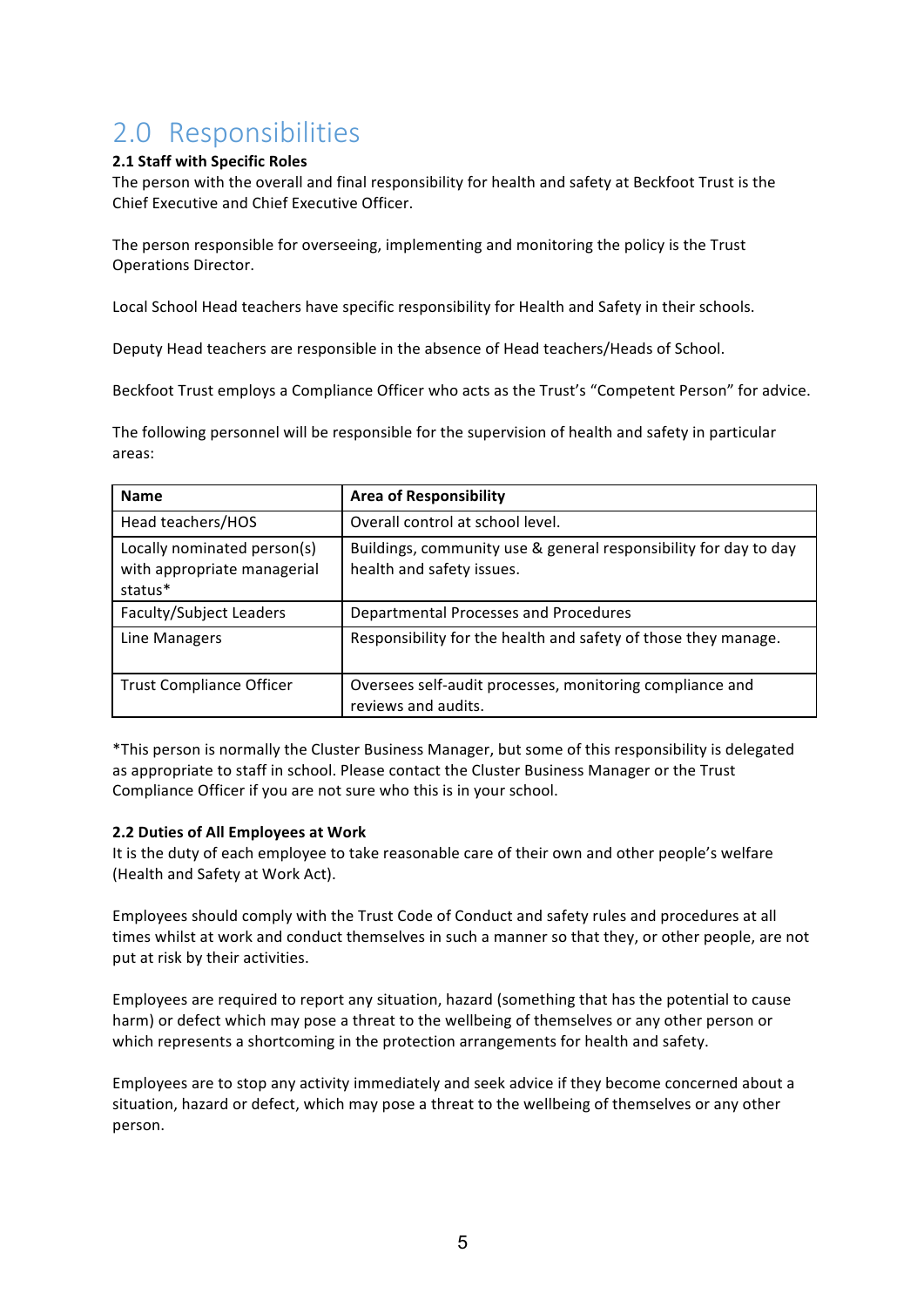Employees shall use or wear protective clothing and equipment whist at work, where these are provided.

Employees are reminded that it is a criminal offence to misuse or recklessly interfere with anything provided in the interests of health and safety.

If employees are in any doubt about health and safety at work, they should seek advice from the people identified in section 2.1 who will involve others as necessary.

#### **2.3 Duties of Students**

Students have a responsibility to comply with safety rules and must treat safety equipment (including fire doors) with care. Any students not doing so should be sanctioned using the school's positive behaviour policy.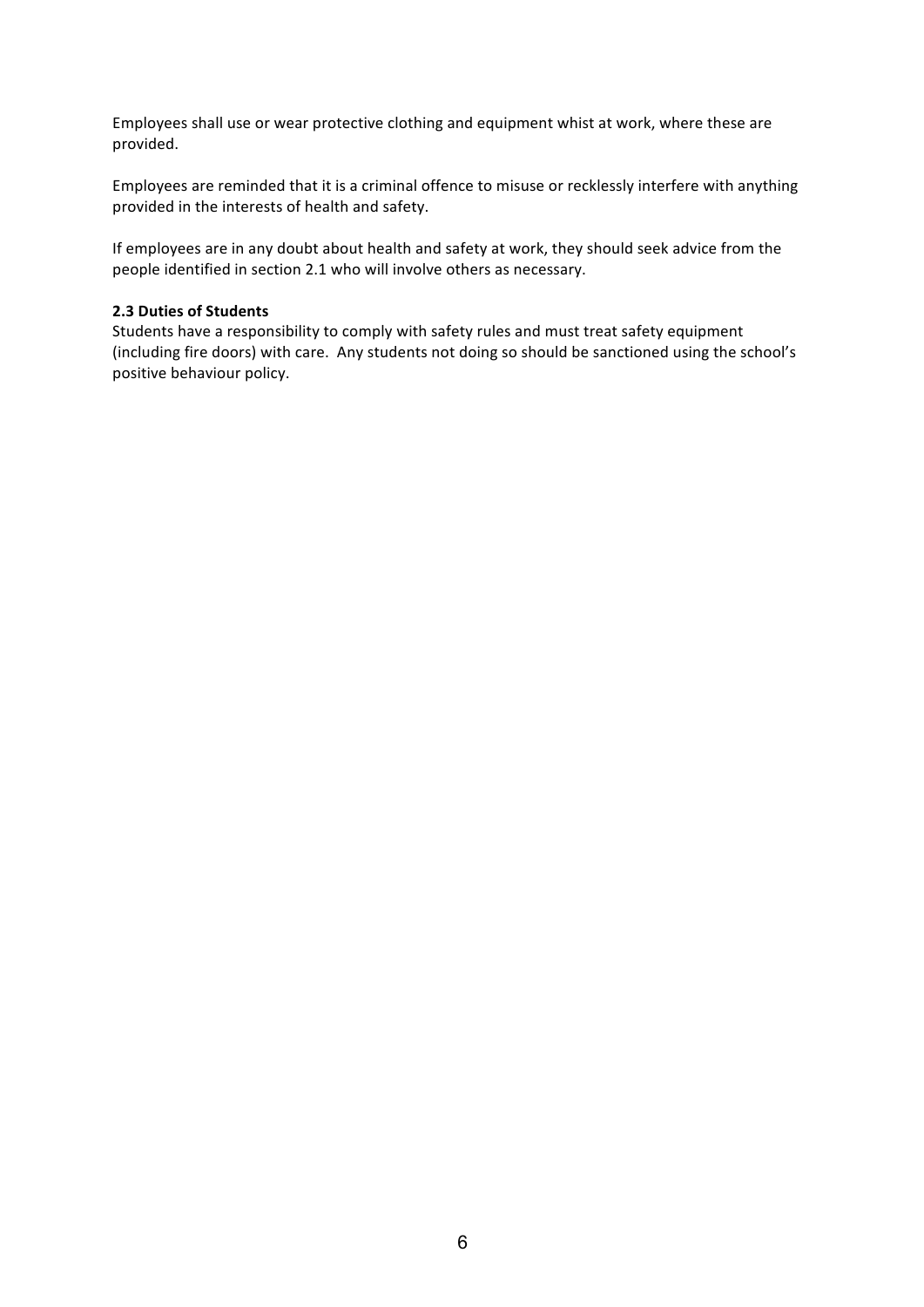## 3.0 Arrangements

#### **3.1 incident Reporting**

The incident reporting procedure must be followed to ensure appropriate information is gathered to allow timely recording and onward reporting to the Health and Safety Executive (if necessary).

#### **3.2 Accident Procedure/First Aid/Medication**

First aid should be administered by the school health carers/qualified first aiders. The emergency services should be called where doubt exists as to how to deal with an incident.

The first aider present at the scene is responsible for managing the response to the injury and other staff arriving are asked to work at the direction of the first aider.

A list of emergency telephone numbers of hospitals available to the school will be available at reception. The calling of an emergency ambulance will normally be done by the reception staff on request of the school health carer/qualified first aider or someone with specialist knowledge.

A list of qualified first aiders will be held at the schools Reception and ideally other central display boards around school e.g. Staffroom/Sports Hall corridors.

First aid boxes are situated around the schools in locations known to first aiders and in school Minibuses. All first aid boxes are clearly marked and are easily accessible by all staff during all working hours. Designated first aiders are responsible for making sue all first aid boxes are kept appropriately stocked.

The Trust Supporting Pupils with Medical Conditions Policy and local school supporting policies will be read, understood and adhered to by all staff.

#### **3.4 Asbestos**

Where asbestos is present anywhere on a school site, an asbestos register is available for reference. The Trust will buy in asbestos advice and support from specialist providers where necessary.

#### **3.5 Consultation**

Beckfoot Trust sees communication between staff at all levels as an essential part of effective health and safety management. Consultation will be facilitated by means of raising health and safety matters at departmental meetings or directly with line managers. Line managers should then refer issues to Head teachers, or a member of the Cluster Health and Safety Committee.

#### **3.6 Control of Hazardous Substances (COSHH)**

Trust schools will conduct a COSHH assessments, as appropriate, for hazardous substances used or encountered in the work environment. The assessment will be based on manufacturers and suppliers' health and safety guidance and our own knowledge of the work process.

#### **3.7 Communication**

Beckfoot Trust and Trust Schools will endeavour to communicate to employees their commitment to safety and to ensure that employees are familiar with the contents of the Trust Health and Safety Policy and local school supporting policies and procedures. Beckfoot Trust and Trust Schools communicate with its staff orally, in the form of announcements and consultations in staff meetings, in writing, in the form of directives and this policy statement, and by example.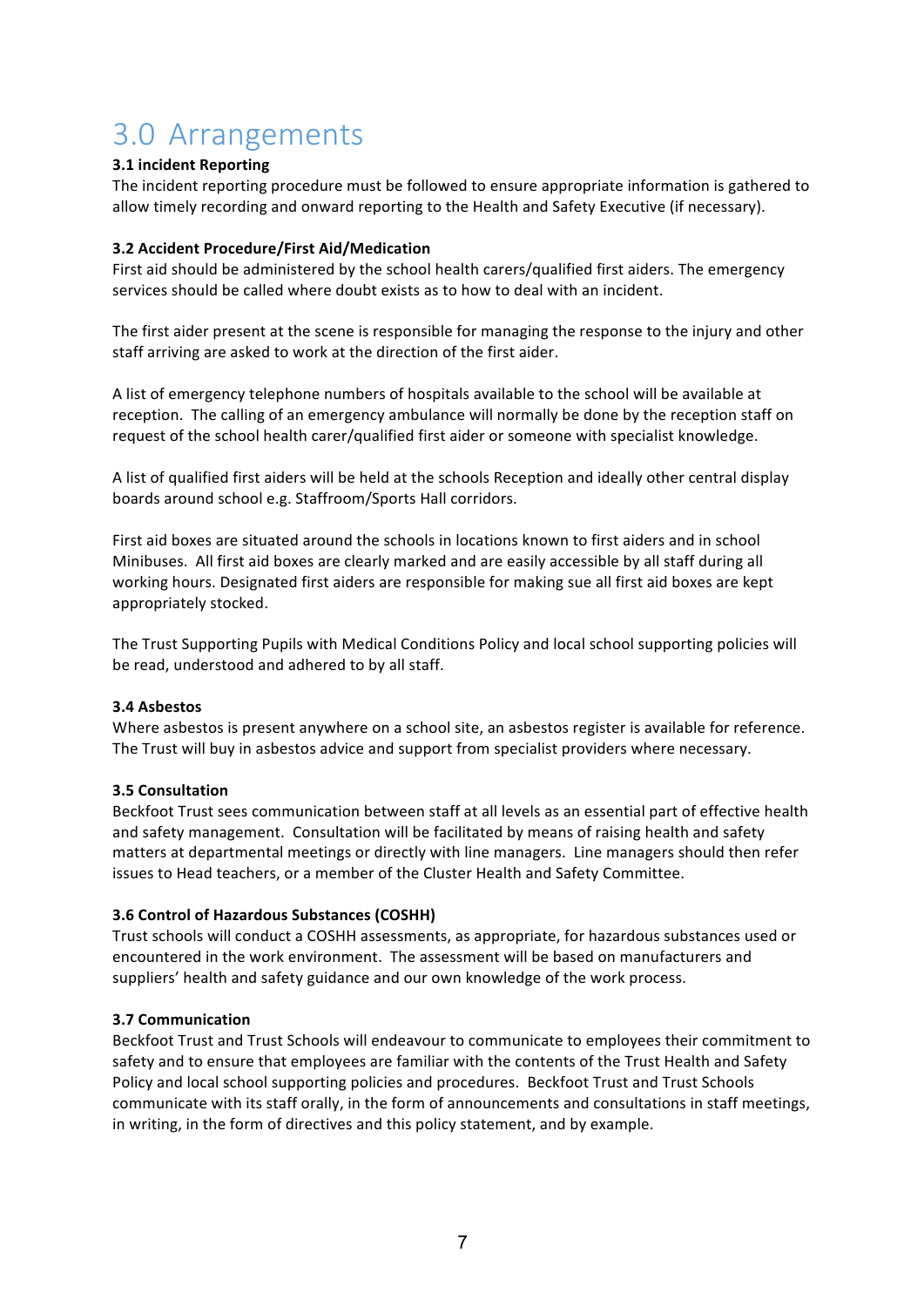#### **3.8 Display Screen Equipment**

All employees who use Display Screen Equipment as a significant part of their job will carry out an annual self-assessment of their workstation.

The risks to users of Display Screen Equipment will be reduced to the lowest extent reasonably practicable by the provision of appropriate equipment and training.

Display Screen Equipment users will be encouraged to take periodic breaks from their workstation.

#### **3.9 Electrical Equipment**

Beckfoot Trust schools adopt a routine cycle of maintenance and testing of fixed wiring, electrical installations. Portable equipment (PAT testing) is carried out in accordance with a cycle agreed in a risk assessment.

Users of portable equipment should undertake a visual check before each use. This includes Laptop trolleys and in particular, an inspection of their mains power cables for damage.

Portable equipment brought into school by members of staff should not be used until it has been PAT tested, unless it is brand new and marked with the appropriate CE mark. It should then be included in the appropriate risk assessment.

Users of portable electrical equipment are responsible for the safe management of any trailing cables.

All electrical equipment must be used only for its intended purpose.

#### **3.10 Evacuation/Emergency Plan (Lockdown Procedure)**

In the event of the fire alarm being activated or in any other emergency (such as a bomb scare), all persons must leave the building by the nearest available exit and assemble at the designated assembly point. (See local school Fire Evacuation Procedure for detailed information)

The Trust and Trust Schools have a documented Emergency/Business Continuity Plan, which include lockdown procedures.

#### **3.10.1 Wheelchair Users**

Trust schools should have specific procedures in place to ensure the safe evacuation of wheelchair users from upper floors. Lifts must not be used until the Head teacher or their deputy (See Fire Evacuation Procedure for details information) provides the all clear unless they are designed for use when the fire alarm is sounding (e.g. Hazelbeck).

Trust schools will have a local procedure in place for non-fire emergency evacuations or lockdown procedures.

#### **3.11 Fatal/Serious Injury Incidents**

A serious injury is one that results in life threatening injuries or involving multiple casualties with minor injuries.

In these cases, the accidents will probably need reporting immediately to:

- The HSE (this will be done by the Trust Compliance Officer).
- The Chief Executive Officer
- The Trust Compliance Officer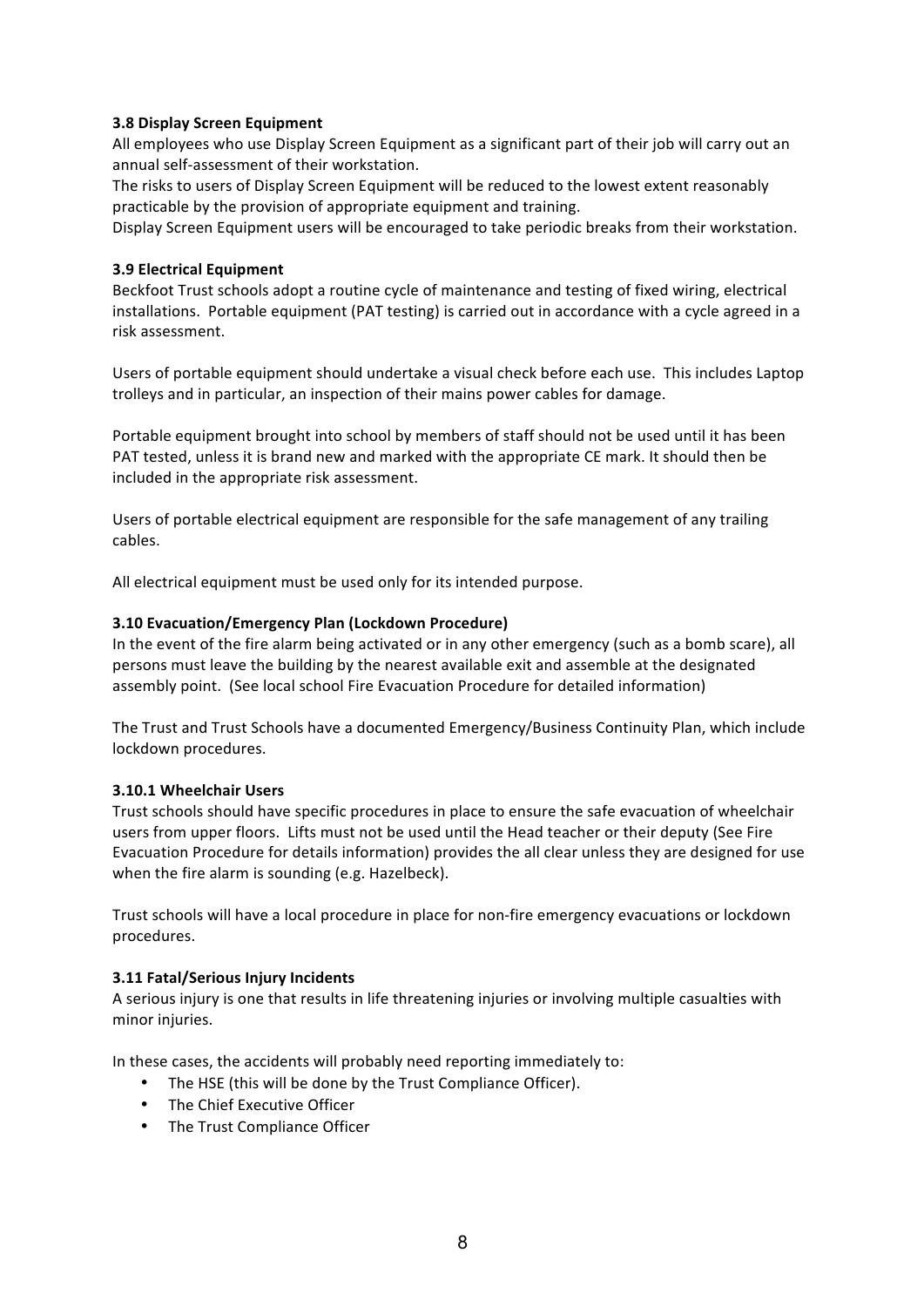#### **3.12 Fire Safety**

All members of staff must ensure they have read and understand the school's Fire Evacuation Procedure (refer to local school evacuation policy/procedure).

Fire Risk Assessments for each site take account of special fire hazards in specific areas of the school.

West Yorkshire Fire and Rescue Service (WYFRS) may undertake visits and/or take action to ensure compliance with relevant fire safety guidance documents. They are not responsible for compliance  $$ but advice may be sought from WYFRS via the Trust Compliance Officer on occasion.

Trust Schools hold the responsibility for ensuring they have a Fire Risk Assessment in place and for maintenance and testing of fire alarms, emergency lighting, signage and firefighting equipment. In some schools this may be part of a Facilities Management Contract e.g. Amey at the Wagon Lane Campus. The actual maintenance of the equipment is the subject of an annual contract with a specialist firm.

Everyone within Trust Schools has a duty to alert others immediately any fire, smoke or potential fire hazards by using a fire alarm or reporting to a senior member of staff.

Everyone within Trust Schools has a duty to conduct their operations in such a way as to minimise the risk of fire. This involves keeping combustible materials separate from sources of ignition and avoiding unnecessary accumulation of combustible materials.

Smoking (including the use of e-cigarettes) is not permitted on any part of any of the Trust's sites.

Line Managers and Support Staff Leaders are responsible for house keeping in their teaching and working areas. As far as possible storage of redundant combustible materials, such as used paper, old work books and disused furniture, should be kept to a minimum.

#### **3.12.1 Fire Detection Equipment**

Manually operated fire alarm (red boxes) activation points are located at strategic points throughout the schools.

Each site will have different fire activation system which should be documented in the Fire Evacuation procedure.

#### **3.12.2 Fire Fighting Equipment**

Fire extinguishers are located at strategic points throughout the schools and will be regularly inspected and maintained by Trust schools. When any fire is discovered employees should initially activate the alarm. If a member of staff is confident enough to do so, very small, easily managed fires can then be tackled, particularly if they would impede escape. If in any doubt or if the fire increases in size those tackling the fire must evacuate the building immediately. Nobody is expected to put themselves or others in danger to tackle a fire.

#### **3.12.3 Fire Doors**

Fire doors designed to slow spread of fire and smoke throughout the school have been installed at strategic points and will be regularly inspected and maintained by Trust Schools. Fire doors are designed to close automatically and must not be blocked, jammed or tied open. If a door needs to be held open (e.g. for ventilation or practical reasons) they should never be left unattended or they should be fitted with a maglock mechanism that releases the door (to close) in the event of a fire.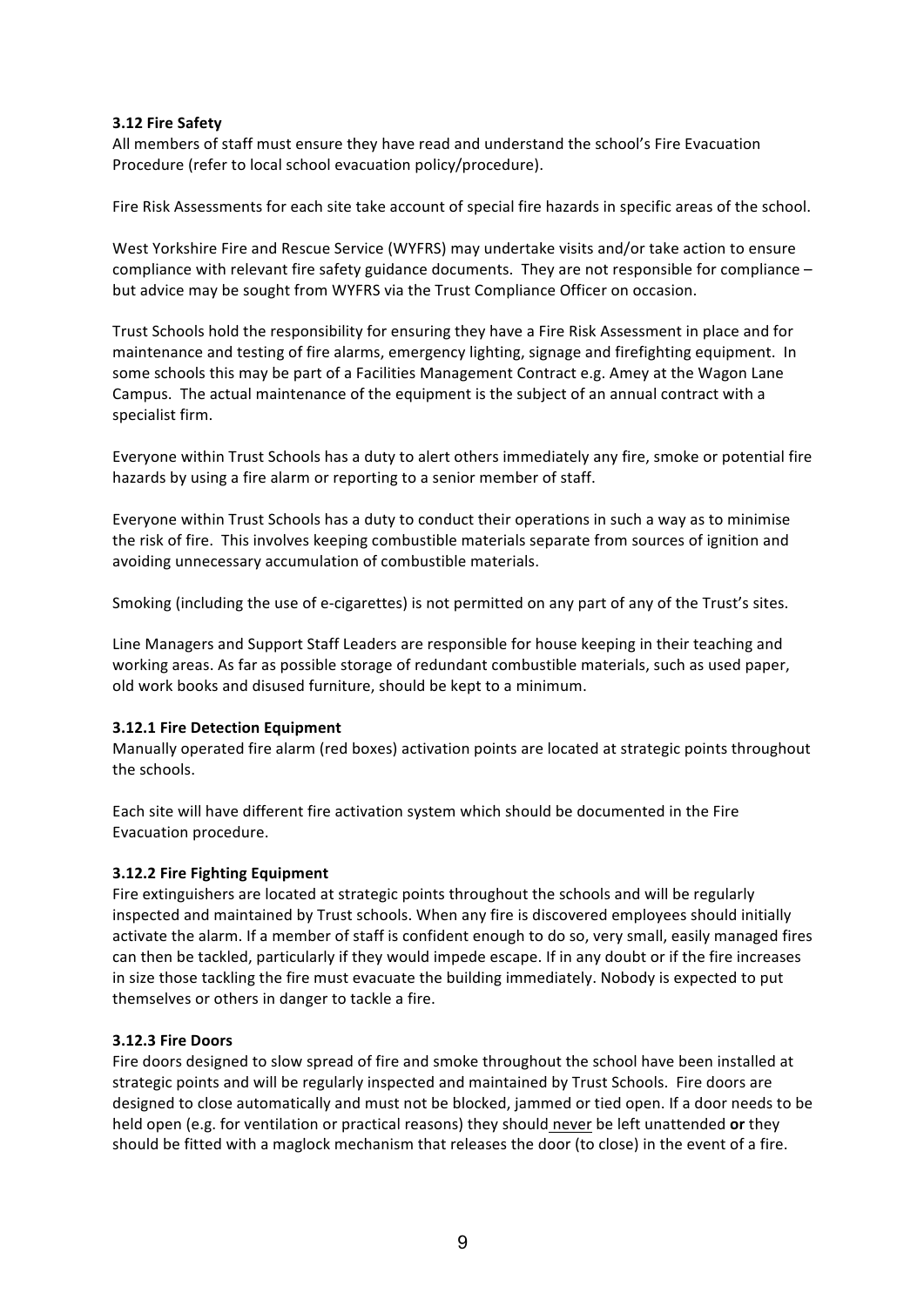Nothing must be stuck to the surface of a fire door other than designated fire signage.

#### **3.12.4 Fire Exits**

Fire exits are located at strategic points throughout the school and will be regularly inspected and maintained by Trust schools. Exit doors and corridors must never be locked, blocked or used as storage space. In the event of the fire alarm sounding staff and students must exit the building by the nearest, accessible exterior door.

Emergency lighting for use in the event of power failure has been installed in exit corridors, above emergency exit doors and throughout public. Emergency lighting will be regularly inspected and maintained by Trust schools.

Lifts should not be used during a fire alarm unless the lift has been designed to be used whilst the fire alarm is sounding e.g. Hazelbeck.

#### **3.12.5 Practice Fire Drills**

Practice fire drills will be conducted every term to ensure staff and student familiarity with emergency evacuation procedures.

#### **3.13 Gas Safety**

There is a significant risk to everyone in the building in the event of a gas leak.

Staff using gas appliances should take special care to check the equipment before during and after use.

Gas installation and appliances will be regularly inspected and maintained by Trust schools.

#### **3.14 Grass cutting**

Grass cutting must only be carried out in areas free of staff and students. Machinery must be incapable of being started up by students when it is left unattended.

#### **3.15 Housekeeping and Cleanliness**

Trust schools and staff will maintain good housekeeping practices in their work areas and ensure safe and efficient storage of equipment, resources and deliveries to minimise the risk of injuries and fire hazards.

Trust schools will monitor the effectiveness of cleaning to ensure a safe and pleasant environment and climate for learning.

#### **3.16 Infection Control**

Trust Schools will actively prevent the spread of infection as necessary through the following measures:-

- Routine immunisation
- Maintaining high standards of personal hygiene and practice
- Maintaining a clean environment
- Displaying posters where necessary to prevent the spread of infection.
- Ensure there is sufficient washing facilities.
- Ensuring the regular cleaning of the schools.
- Providing PPE where necessary.
- Immediately cleaning any spillages of bodily fluids.
- Use of sharps bins where necessary.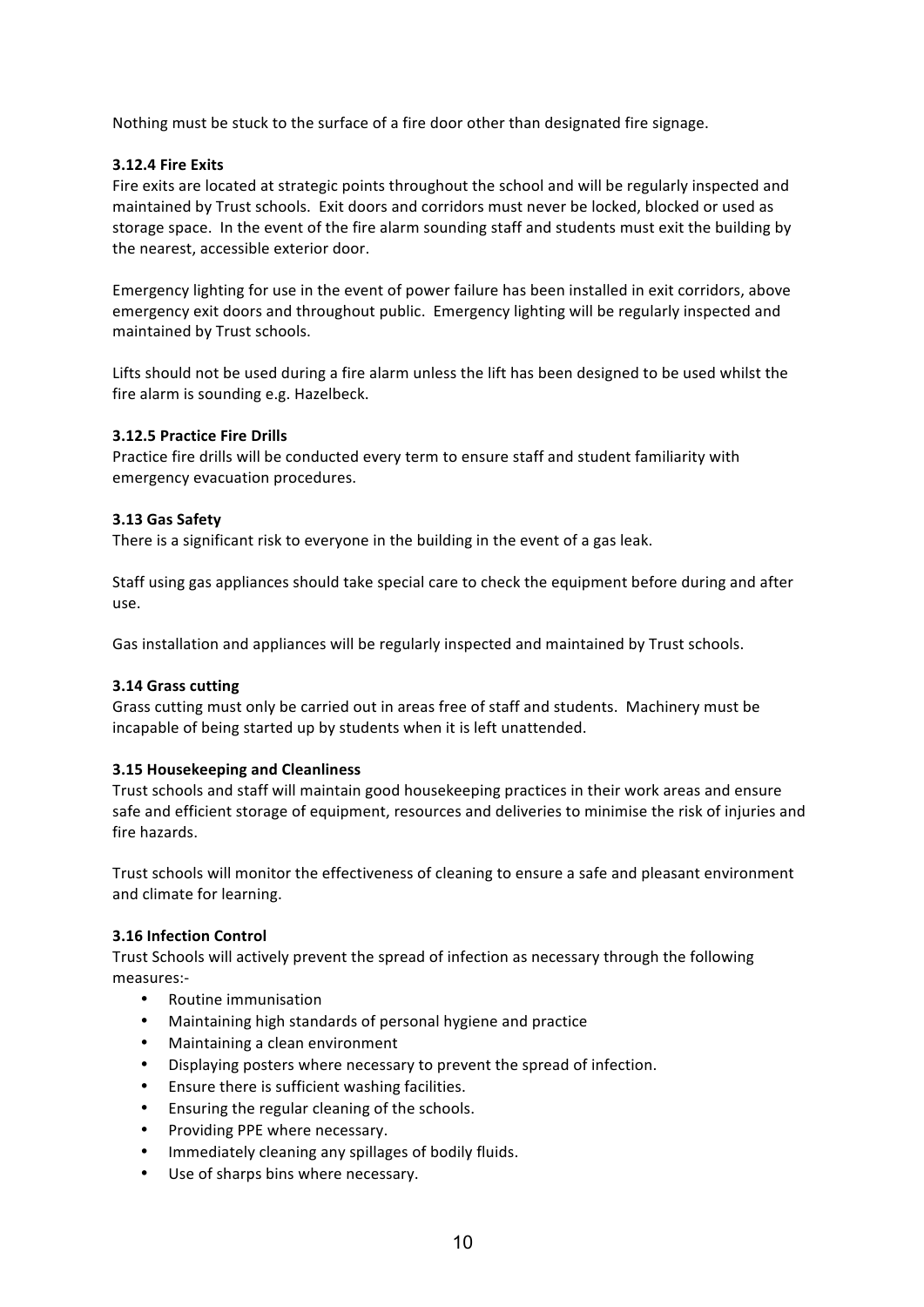- Using clinical waste bags/bins where necessary.
- Monitoring increases in absence e.g. sickness and diarrhoea.

In the case of any outbreak advice should be sought from the Trust Compliance Officer / Pubilc Health England, tel: 0113 267 9041

#### **3.17 Ladders and Stepladders and Working at Height**

You ware working at heights if you are:

- working above ground or floor level or
- at risk of falling from an edge, through an opening or fragile surface or
- at risk of falling from ground level into an opening in a floor or a hole in the ground or
- Using 'access equipment' such as step ladders, kick stools (sometimes called daleks or elephants feet), ladders, scaffold towers, mobile elevated working platforms, scissor lifts.

A risk assessment must be carried out for any activities that involve working at heights.

Staff must generally not stand on furniture (chairs, tables etc.) to work at height. There may be exceptions (e.g. it may be safer to stand on fixed bench around the edge of a classroom to put up displays rather than reach across them). In such cases, this must be documented in a risk assessment and great care must be taken, e.g. wear appropriate shoes, use a step stool to access the bench, ensure a second member of staff is in the classroom.

Low step ladders (no more than three steps) and kick stools can be used by staff once they have signed to confirm they have read and understood the Risk Assessment for Working at Heights. Larger ladders / step ladders / other access equipment (such as mobile elevated working platforms, scissor lifts and scaffold towers) must only be used be members of staff who have undertaken appropriate external training. This must be kept up to date. For further advice contact the Trust Compliance Officer. 

All ladders and stepladders must be marked as class 1 or 2 (EN131). The schools will own and maintain access equipment and these are the only ones to be used in school, these must be regularly inspected, maintained and recorded on a maintenance register.

Contractors may need to work at heights (above or below ground). Trust Schools should ensure that the Contractor is appropriately trained and has identified the risks involved - see 36.2 Contractors Section.

#### **3.18 Lone Working**

Where lone working is necessary, a risk assessment should be completed to minimise potential risks. Some examples include – caretakers locking up premises at the end of the day, staff undertaking home visits and staff working alone in a school during the holidays.

#### **3.19 Manual Handling Operations**

Manual handling operations should be avoided as far as is reasonably practicable where there is a risk of injury.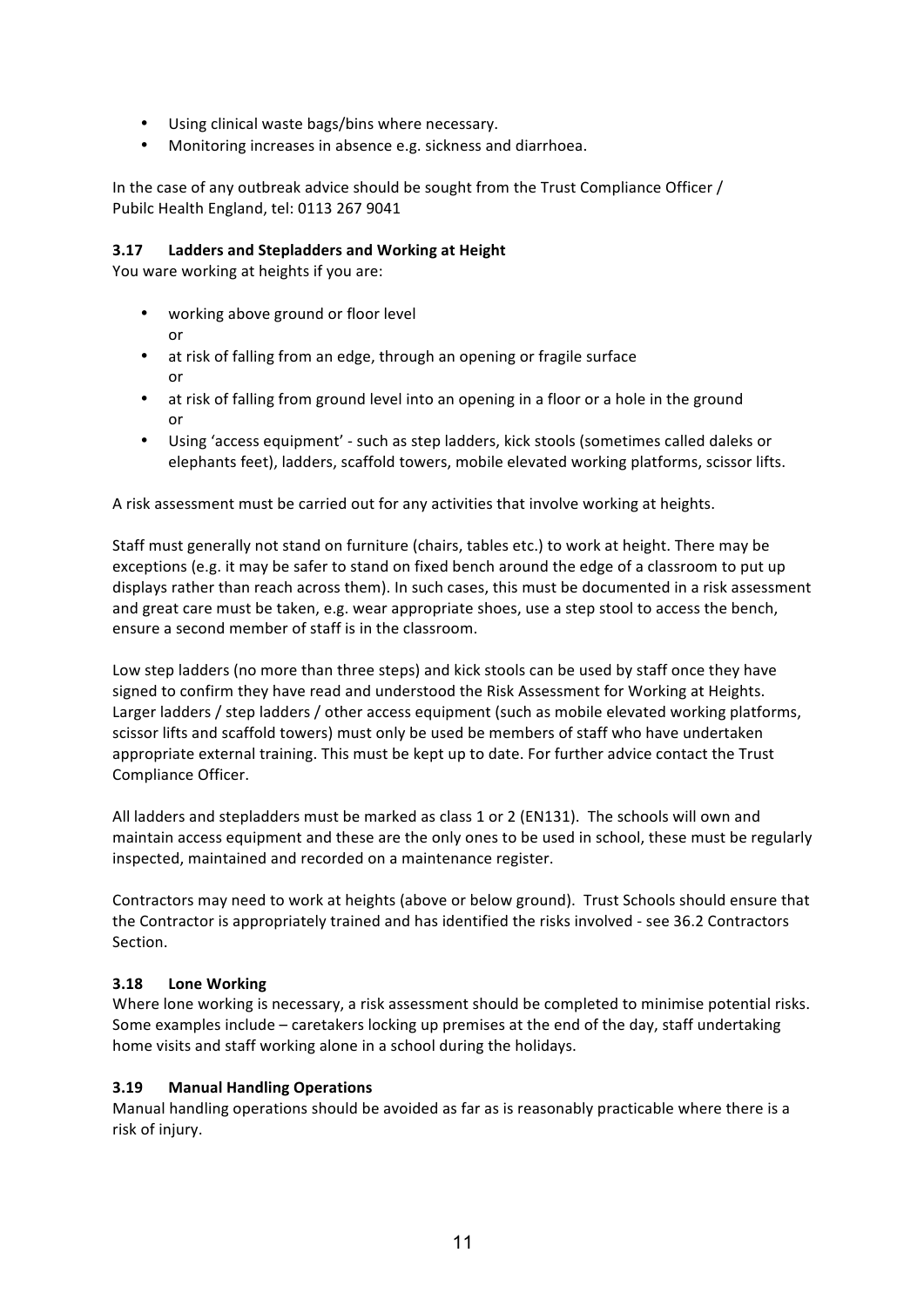For certain roles a higher level of Manual Handling may be required and this should be agreed during the induction process or 1-1 meetings with line managers.

Where it is not possible to avoid manual handling operations a risk assessment of the operation will be made taking into account the task, the load, the working environment and the capability of the individual concerned. An assessment will be reviewed if there is any reason to suspect that it is no longer valid.

All possible steps will be taken to reduce the risk of injury to the lowest level possible:

- 3.19.1 Lifting and moving of objects should always be done by mechanical devices rather than manual handling wherever reasonably practicable. The equipment used should be appropriate for the task.
- 3.19.2 Any member of staff who may have to assist a disabled student should have been previously instructed in the correct methods and limitations of lifting persons.
- 3.19.3 Members of staff should not attempt to lift or move a load, which is too heavy to manage comfortably. If in any doubt ask for assistance from a member of the site team or any colleague.
- 3.19.4 When lifting an object off the ground staff should assume a squatting position, keeping the back straight. The load should be lifted by straightening the knees, not the back. These steps should be reversed for lowering an object to the ground.

#### **3.20 Monitoring and Review**

#### **3.20.1 Cluster Health and Safety Committee Meetings**

Trust Clusters will convene and hold meetings 3 times per Academic Year.

School representatives of recognised professional associations are welcome to attend these meetings.

#### **3.20.2 Trust Health and Safety Committee Meetings**

The Trust will hold at least one Trust Health and Safety Meeting per year.

Trust Health and Safety Meetings may take place as an agenda item at Cluster Business Manager Meetings.

The Trust Health and Safety Committee members are:

Trust Operations Director Trust Compliance Officer Trust School Business Managers Trust School Head teachers

#### **3.20.3 Trust Board and Local School Committee**

The Trust Business Committee have delegated responsibility to review Health and Safety and Estate Management on behalf of the Trust Board.

Trust School Local School Committees are responsible for reviewing and approving specific Health and Safety practice including: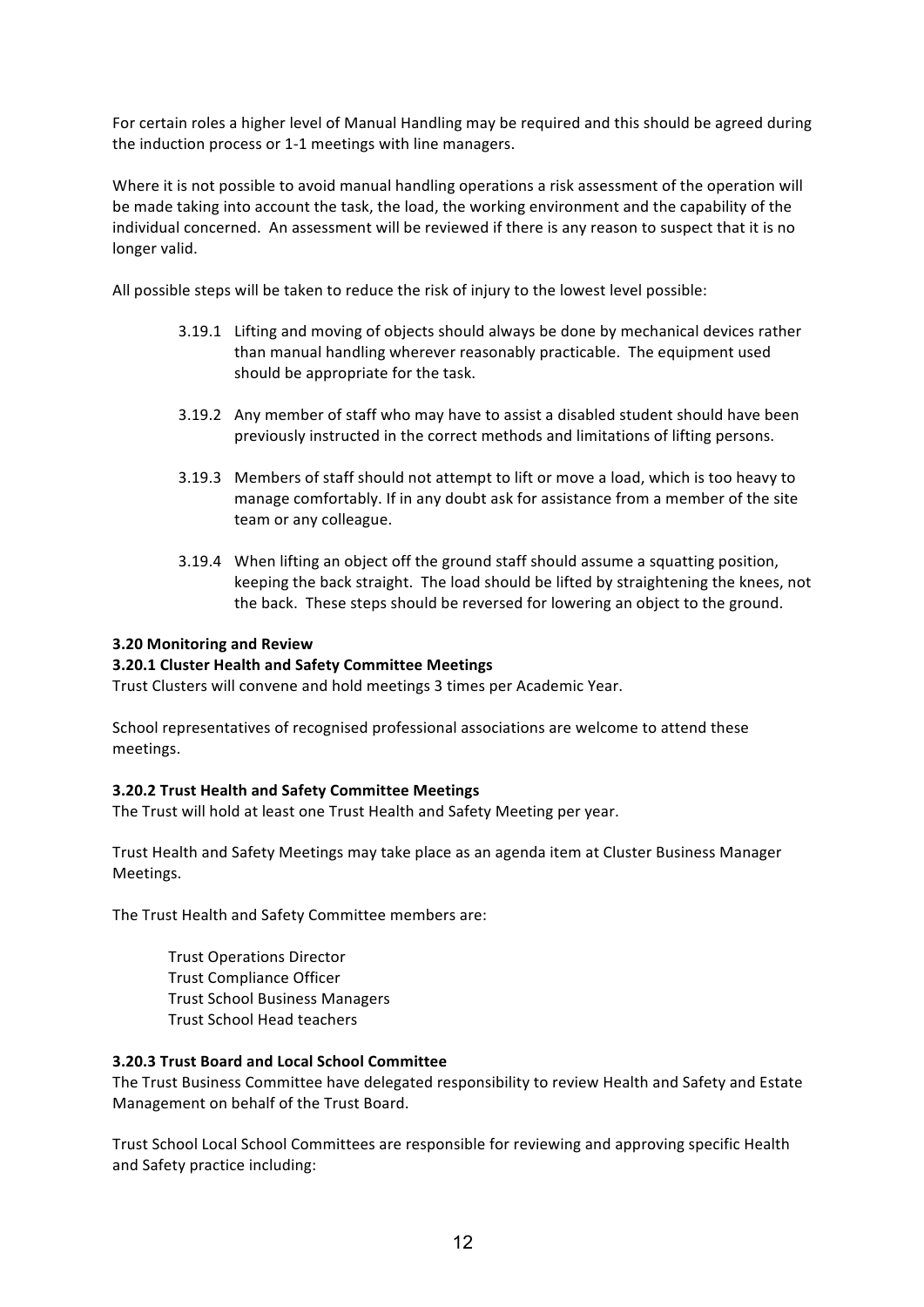- Local H&S responsibilities and delegations
- Minutes of the Cluster Health and Safety meetings

#### **3.20.4 Every System**

The Every System will be used by the Beckfoot Trust Central Improvement Team and Trust Schools to monitor health and safety compliance e.g. estates management and work equipment maintenance.

#### **3.21 New and Expectant Mothers at Work**

Beckfoot Trust confirms that pregnancy is a natural condition and it will not be equated with ill health. 

Trust Staff who are pregnant should inform their line manager who will complete a New and Expectant Mothers risk assessment form. This form will be reviewed if the circumstances of the pregnancy change and on return from maternity leave.

#### **3.22 Office and Workplace Safety**

Offices should be kept clean and tidy. They should be free from tripping and electrical hazards. Staff concerned about the working environment (temperature, lighting etc.), facilities (toilets, eating, washing, changing etc.) cleaning or general safety should advise their line manager of their concerns.

#### **3.23 Off Site Visits and Outdoor Adventure Activities**

Outdoor Activities and Offsite Visits, residentials and other events involving students and adults hold potential health and safety hazards and must be planned in accordance with the school's Off Site Visits and Outdoor Activities Policy and national guidance for schools (www.oeapng.info). The EVOLVE system will be used for this purpose. This ensures all high risk visits will be checked by the Local Authority Educational Visits Adviser (EVA).

Leaders of groups participating in adventurous activities, such as caving, climbing, canoeing, mountaineering, sailing and related activities, must be recognised as an approved Leader at the appropriate level.

All events must be approved by the school Educational Visits Co-ordinator (EVC) and the Head Teacher via FVOLVE.

N.B. The use of EVOLVE is currently being rolled out across all Trust schools.

#### **3.24 Personal Protective Equipment (PPE)**

PPE is the 'last resort' control as it is subject to failure and/or human error (e.g. failure to use it properly). It will be made available to pupils/staff if a risk assessment identifies it is needed.

Staff **must** wear PPE that is identified as needed in a risk assessment.

#### **3.25 Pesticides**

Trust Schools should avoid the use of pesticides. If they are needed, a COSHH assessment is necessary and certification may be needed (following manufacturers / HSE guidance).

#### **3.26 Risk Assessments**

Health and safety in a school is about taking a sensible and proportionate approach. Significant, foreseeable risks must be formally assessed and recorded. Guidance is available on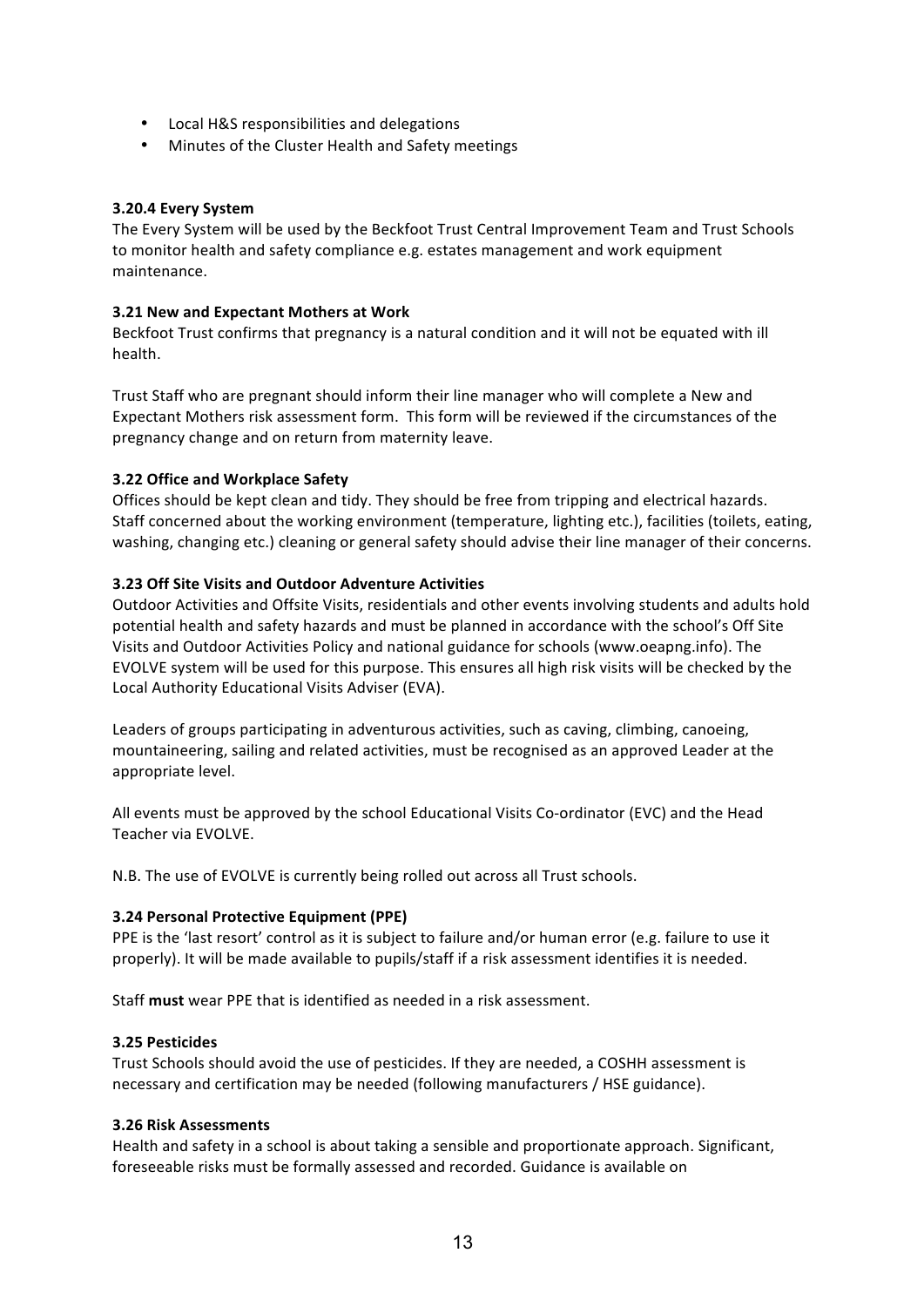www.bradford.gov.uk/hands, further support & training can be obtained from the Trust Compliance Officer. 

#### **3.27 Safety Training**

All staff will be trained in safe working practices and procedures appropriate to their role. Training needs will be identified prior to or during the induction period and at individual reviews or at departmental meetings where changing curriculum needs are discussed. Training will take place on or off site according to the methods and content required.

#### **3.28 Working Environment**

#### **3.28.1 Work Areas**

- Working areas must be kept clean and tidy.
- Any spillage must be cleaned up immediately.
- Waste materials and rubbish must be removed routinely.
- All combustible waste materials must be discarded in sealed metal containers.

#### **3.28.2 Circulation Areas**

- Circulation areas must be kept clear from obstructions at all times.
- If a circulation area becomes wet, it should be clearly marked with warning signs and/or covered with non-slip material.
- Trailing cables are a trip hazard and should not be left in any circulation are or classroom.

#### **3.28.3 Tool and Equipment Maintenance**

- School machinery and tools are only to be used by qualified and authorised personnel. It is the responsibility of the head of department to determine who is authorised to use specific tools and equipment.
- It is the responsibility of all members of staff to ensure that any tools or equipment they use are in a good and safe condition. Any tools or equipment which are in any way defective must be repaired or replaced.
- All tools must be properly and safely stored when not in use.
- No tool should be used without the manufacturers recommended shields, guards or attachments.
- Approved personal protective equipment must be properly used where appropriate.
- Persons using machine tools must not wear clothing, jewellery or long hair in such a way as might pose a risk to their or anyone else's safety.
- Members of staff, students, visitors and contractors are prohibited from using any tool or piece of equipment for any purpose other than its intended purpose.

#### **3.29 Smoking**

Smoking including the smoking of e-cigarettes prohibited in all areas of the schools.

#### **3.30 Snow and Ice Clearance**

Reasonable effort will be made to maintain the clear access paths in a safe condition throughout the day. Further guidance can be found at www.bradford.gov.uk/hands

#### **3.31 Violence and Aggression**

Violence can include physical, verbal, sexual, racial or threatening behaviour by a colleague, student, parent/guardian or member of the public. Strict guidelines apply to these sorts of incidents and they must be reported to the Senior Leadership Team immediately. They should then be reported by following the Incident Reporting Procedure.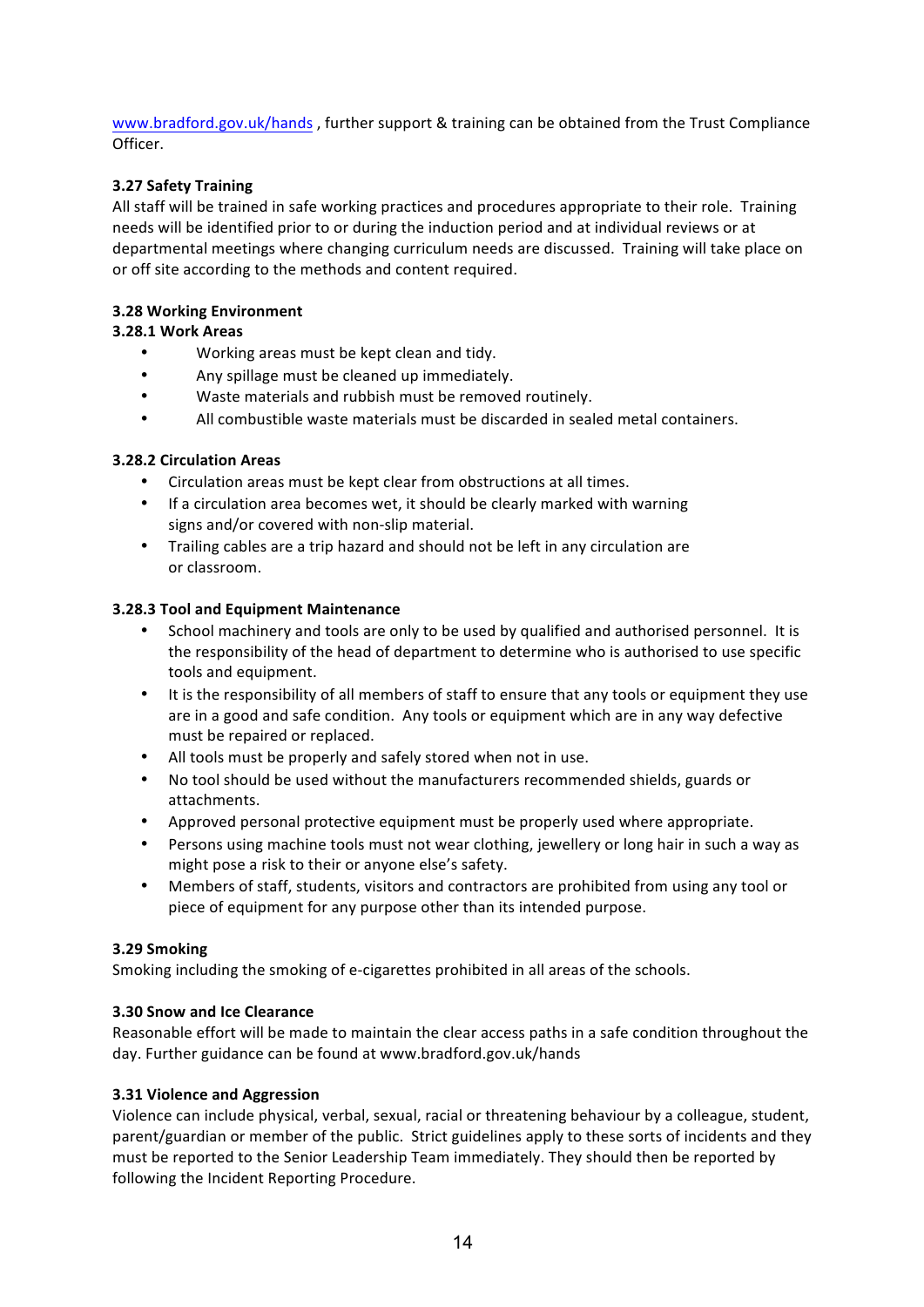If a student carries out a physical assault on a member of staff, the student will be removed from the class or school until the matter is resolved. An incident Form should be completed. If a member of staff suffers actual bodily harm they should secure a medical statement about the injuries. Trade Unions should be informed where appropriate.

Please also refer to Section 36.0 Visitors.

#### **3.32 Vehicles**

Users of Trust school car parks must obey the signs and speed limits to ensure the safety of staff, students and visitors.

School Minibuses and other vehicles e.g. ride on mowers etc. must be used in accordance with school policies, procedures and relevant risk assessments.

#### **3.33 Site Security**

All members of staff are expected to take reasonable measures to ensure the security of school equipment being used and the preserve the security of the site e.g. locking away valuable equipment, closing and locking windows and doors where necessary, setting alarms where fitted etc.

Missing or believed stolen equipment will be reported immediately to a senior staff member.

CCTV is used to monitor events and identify incidents taking place – see local school CCTV Policy.

#### **3.34 Visitors/Contractors and Intruders**

#### **3.34.1 Visitors**

During core school hours, that will vary at each site, (term time only) all visitors will have restricted access to the school and should report to the main reception, where they will be issued with a visitor badge and be asked to sign in. Visitor badges are issued and should be displayed by visitors at all times to indicate their lawful presence at the school. All visitors and Contractors must sign out on their departure.

Outside of these hours and in school holidays school staff, students and visitors must sign and out using the visitor/signing books in reception. Contractors working in the building are also required to sign in and out either at Reception or the Site Office, depending on local school arrangements.

Leaders of school groups and community groups using the school out of school hours must register at reception; they are responsible for the number of people in their group. It is the leader's responsibility to keep a register of their group.

Trust staff should be aware of the schools' procedures and actively question all persons on site if they are unbadged/unknown. All visitors will be made aware of the Fire Evacuation Procedure when signing in. Also refer to the Trust Child Protection and Safeguarding Policy.

#### **3.34.2 Contractors**

Contractors will be vetted and will be required to complete Access Control/Permit to Work/Hot Work documents as necessary. The contractor should provide the local school with a risk assessment identifying the potential risks to students, staff and visitors. Where possible local schools will arrange work to take place outside school hours to minimise potential risks to students, staff and visitors.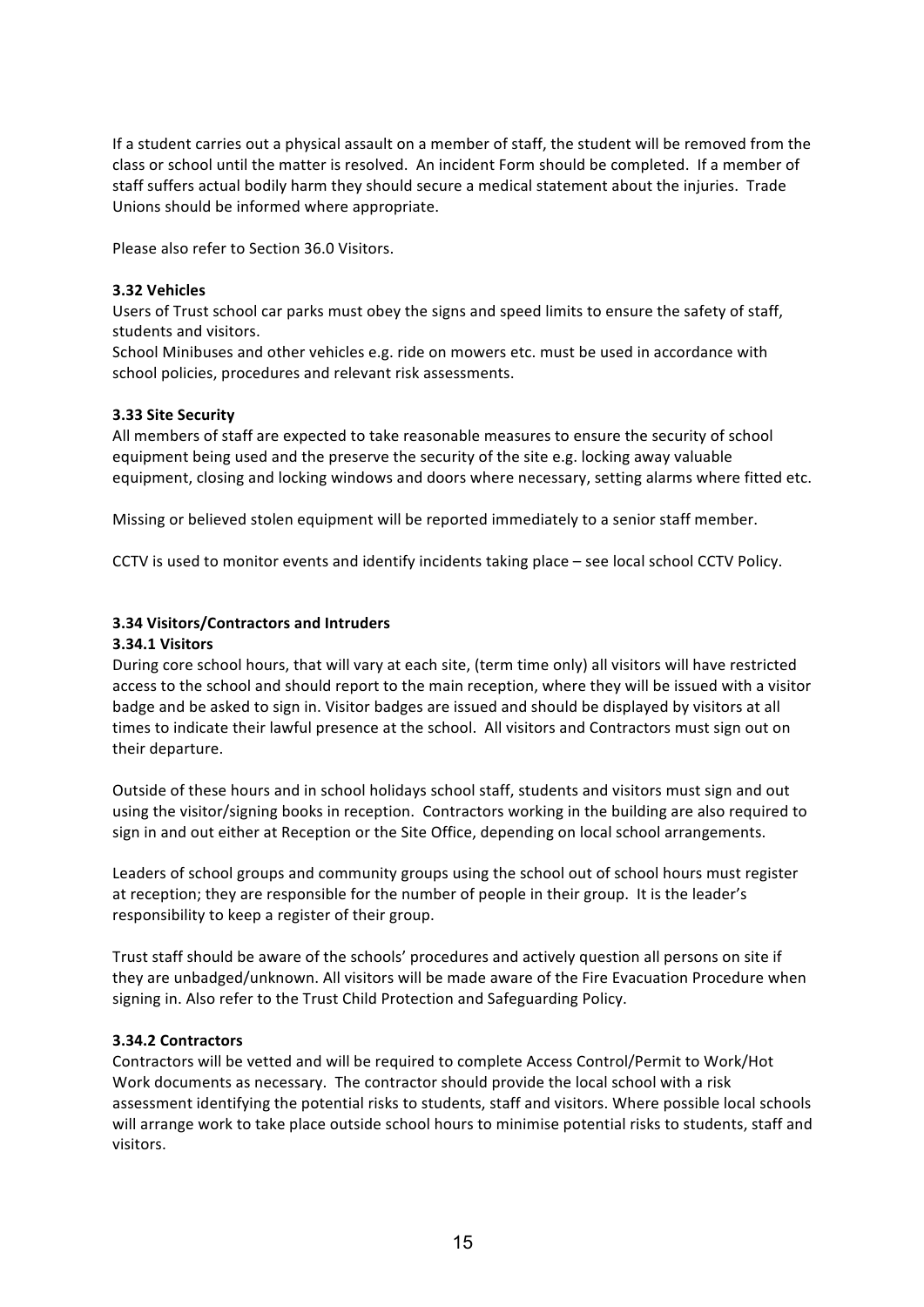#### **3.34.3 Parent/Carer Access to School Premises**

Parent/Carer access to school premises will be by appointment, or by invitation to a school event and entry will be via the school Reception. Some Trust Schools may allow Parents/ Carers of younger pupils into the playground, or part of the playground, at the beginning and end of the school day. Schools will have an agreed approach on parental access and will make it known to parents. 

#### **3.34.4 Intruders**

Section 547 of the Education Act 1996 makes it a criminal offence for a person who is on school premises without lawful authority to cause or permit a nuisance or disturbance. A person lawfully on school premises as a visitor ceases to be so where s/he refuses to comply with a request to leave or his/her behaviour is such as to terminate that implied permission to be on the premises.

Section 547 applies to school premises including the school playground, school playing fields, and other school premises for outdoor recreation.

#### **3.34.5 Removal of persons suspected of committing an offence**

Where school staff consider Section 547 of the Education Act 1996 to apply, the member of staff should first ask the offender to leave the premises. Where the intruder refuses to leave or where is any risk of violence the police should be called without delay.

The removal may be effected by a police officer or a person authorised by the "appropriate" authority".

See also Section 3.31 Violence or Aggression.

#### **3.35 Work Equipment**

It is the policy of Beckfoot Trust to comply with the law as set out in the Provision and Use of Work Equipment Regulations 1998 (PUWER).

Beckfoot Trust will endeavour to ensure that all equipment used in the school is safe and suitable for the purpose for which it is used.

All staff will be provided with adequate information and training to enable them to use work equipment safely.

The use of any work equipment, which could pose a risk to the wellbeing of persons in or around the school, will be restricted to authorised persons and a suitable notice exhibited.

All work equipment will be maintained in good working order and repair.

All staff will be provided with such protection as is adequate to protect them from dangers occasioned by the use of work equipment.

All work equipment will be clearly marked with health and safety warnings where appropriate.

Also see Section 3.28 Work Environment.

#### **3.36 Workplace Inspections**

Regular inspections of Trust schools will be conducted as part of local procedures and through Trust Compliance Officer Visits and audits of higher risk areas.